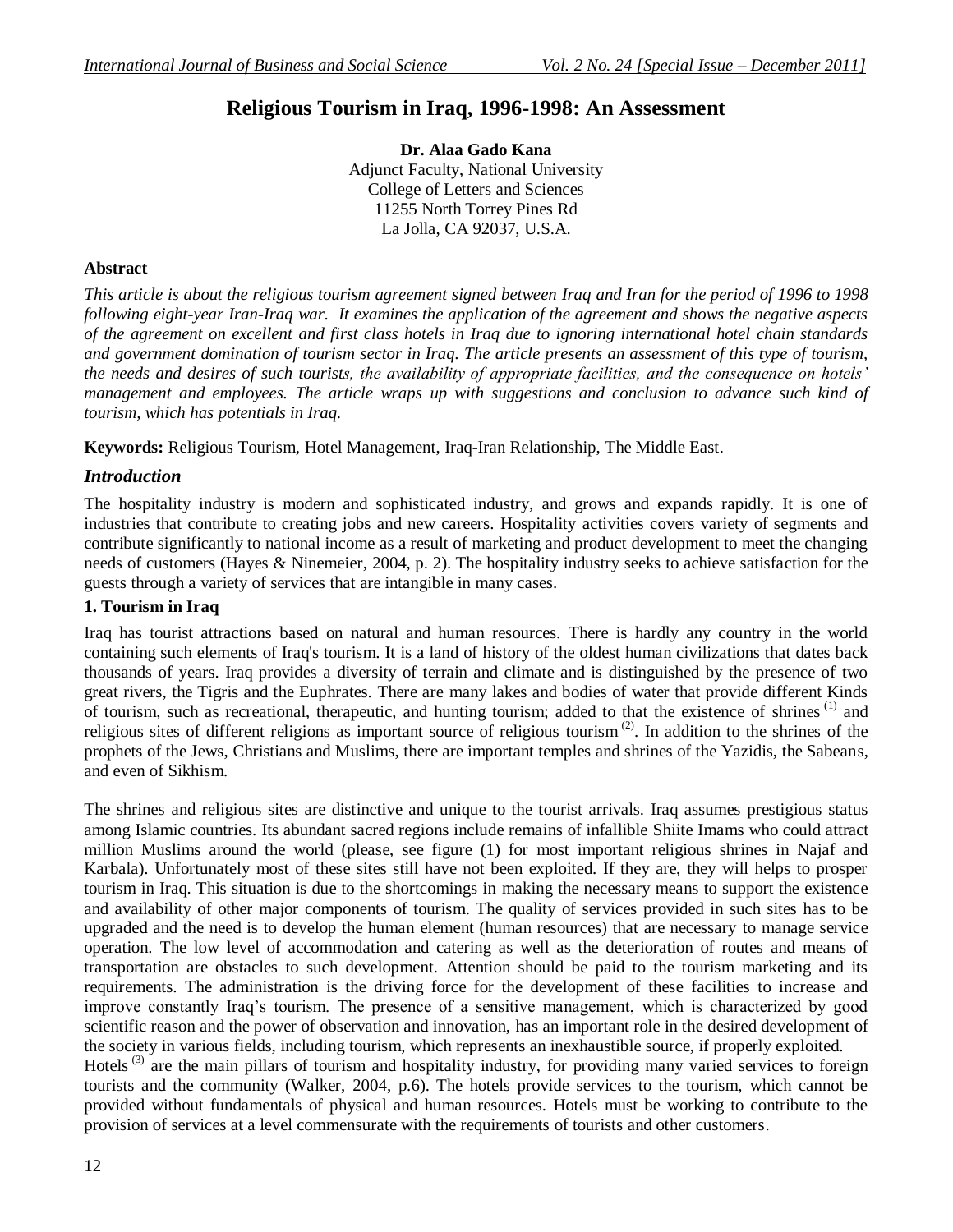At the end of the seventies of the last century, the stockholders in tourism sector in Iraq realized that Iraq is a tourist destination. A large point of attention was that tourism will increase the national income of the country by millions of dollars. There was a severe shortage in the number of hotels, especially the excellent hotels of five and four stars, which follow the chain hotel standards. A massive campaign to build modern hotels in the early eighties was initiated. Iraq was the first to build such hotels among the neighboring countries for the purpose of supporting tourism. On this basis was the construction of many excellent hotels in the cities of Baghdad, Mosul, Basra and some other provinces in order to meet the growing demand for accommodation. These hotels had good services and they provided, in addition to the accommodation, food and beverage facilities, and many other facilities like nightclubs and gambling. It is noticeable that the distribution of hotels in Iraq in general is built on the basis of tourist attractions. Most of them are concentrated in the capital Baghdad and some are distributed to other governorates. It is also noted the high numbers of hotels and accommodation in the provinces of Najaf and Karbala for their religious attraction. Most of these hotels are second, third and fourth class hotels, with a complete absence of the luxury hotels (five stars hotels).

# *2. Iraq-Iran Tourism Religious Agreement (4)*

Tourism in Iraq played an important role in the national economy because of the possession of great tourist sites. Archaeological and religious sites represent centuries of civilization of Mesopotamia. The control of tourism based on personal relationships gave those who were incompetent management of this vital sector, which led to deteriorating tourism, especially in the reign of Saddam Hussein. This was reflected in a clear and negative impact on the excellent, first hotels in Baghdad, particularly during religious tourism agreement between Iraq and Iran (For a list of hotel classes in Baghdadthat received this type of visitors, please see figure 2). Those agreements were signed between the two countries for the period years of 1996 to 1998. These visits were initially limited to travel and tourism companies in low numbers and then the two sides agreed to bring Iranians visitors <sup>(5)</sup> for an average of 1500 visitors per day. Then, the number reached 2500 visitors per day coming through the border port Al-Munthiriyah near Iran, due to the lack of airline travel at that time because of the air sanctions imposed on Iraq.

At the same time, Iranians visitors entered with a rate of (250-300) visitors a day from the border port of Al-Waleed near Syria, with identifying visit program for each group The agreement signed between the parties stated that the program of visit should be (7) days divided as follows, two days for Baghdad city, which visitors could visit the shrine of Imam Mosa al-Kazim, and then to visit the shrine of Imam Ali-Al Hadi in Samarra town north of Baghdad. Two other days are to visit religious shrines in the holy city of Al-Najaf, the shrines of Imam Al-Husain and Abu Fathel Al-Abbas, and two more days to visit religious shrines in the city of Karbala, to visit the shrines of Imam Ali bin AbiTalib and shrine of Aoun in Kufa.

One day was to return to Iran from the same border crossing into the country. It was agreed that these visits would be continued on a daily basis until the end of the contract between the two parties, while ensuring all visitor's needs, such as accommodations and food and beverage, etc.

This phase has been accompanied by a lot of obstacles and problems relating to accommodation, due to lack of availability of qualified hotels especially in the cities of Karbala and Najaf on the one hand, and the technical problems in transportations, like buses quality and numbers on the other hand. It is known that Tourism Board in Iraq is the supervisor of distribution, accommodations, and the rest of the other tourism requirements and necessary services to visitors. The agreement terms stated that all visitors should be accommodated in excellent and first class hotels. The Iranian side had already paid for the visit on the basis that housing will be in those hotels. Actually, they used the hotels in Baghdad for the purpose of accommodating visitors. It was agreed that the share of each hotel from visitors will be suitable with the hotel rooms and its capabilities of the main outlets availability, such as restaurants capable of provision meals and beverage etc., whether in Baghdad or in the cities of al-Najaf and Karbala. This percentage was measured by the number of buses to be allocated to those hotels. Each bus consists of 40 visitors, in addition to the four persons who escort them, such as security, interpreter, and the driver. The average share of excellent and first class hotels in Baghdad was ranging between four to six buses.

## *3. Sample Study*

Hotel managers tried to sign contracts with government's created al-Huda Company to bring the Iranian visitors in an illusion of tremendous revenue estimated at millions and to improve their image at the Tourism Board, not caring about costs and expenditures for this type of visitors in the absence of a good cost control system.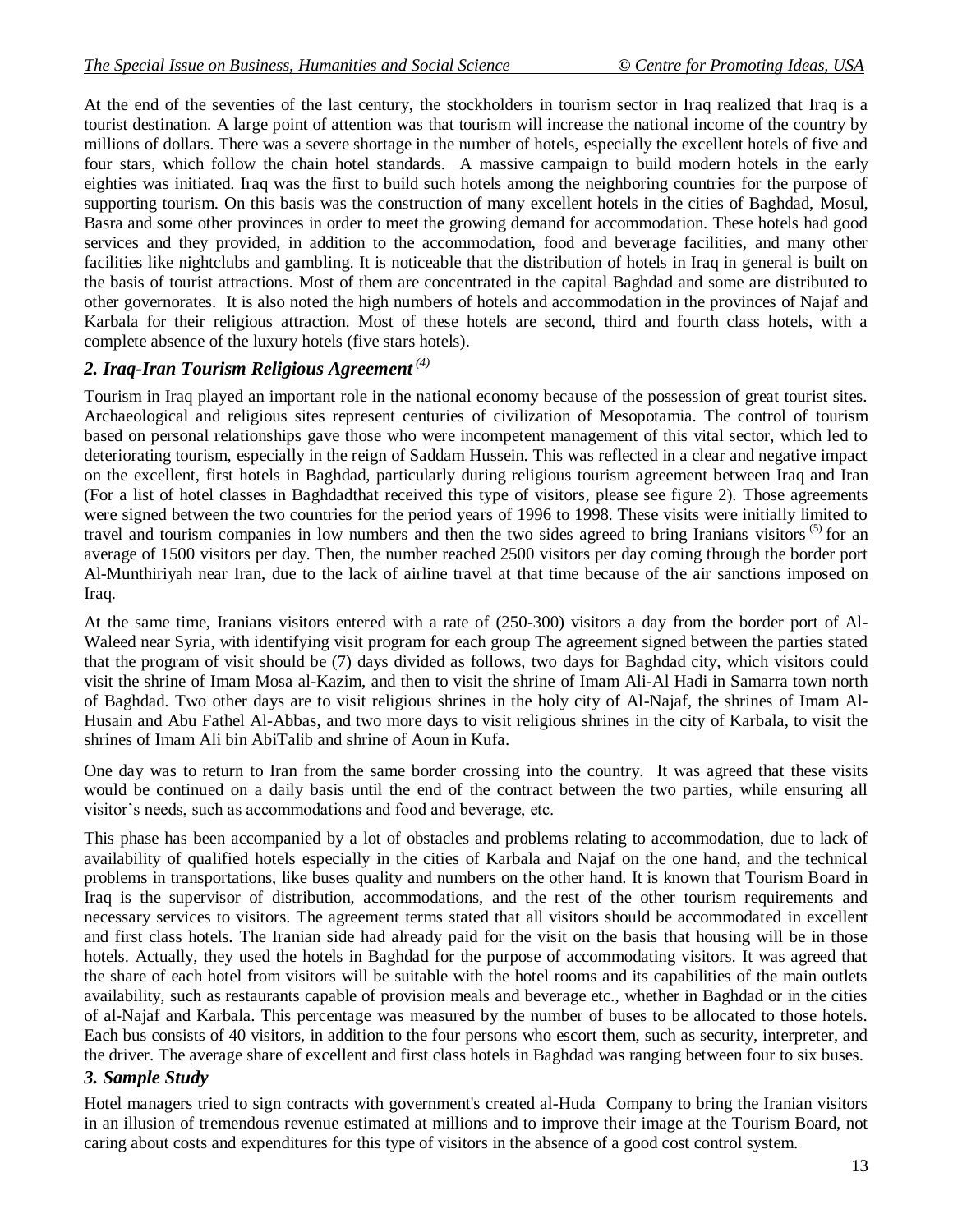For example special requests were demanded by the Iranians, like frequent menu changes and Iraqis accepted that without debate for the fact that the project was being blessed by the Iraqi government. This process was accompanied by some other important matters including:

1. Most visitors to the holy shrines in Iraq with this agreement were Shiites<sup> $(7)$ </sup> who have martyrs in Iraqi-Iranian warand residents of villages and southern cities of Iran who were characterized mainly as elderly with lack of education. Their first concern was just to visit religious shrines in Najaf and Karbala (Bundhum, 2010, p.1).

2. This type of guests requires specific needs in line with Islamic law, which is not fit with this type of hotels, which are called full services hotels. The Iraqi side at that time had to approve all the Iranian side requests to ensure the success of the agreement, and the most important requests were:

A. Closing the health clubs at the hotels (if any), like sports hall and swimming pool services, for being incompatible with the visitors', performance of sacred religious ceremonies.

B. Requesting Eastern style toilet (style squat) in hotel rooms and in public areas, because most of these visitors didn't know how to use the Western style toilet, or thinking they are not in accordance with their religious beliefs. Eastern style toilet under the classification of tourist hotels in Iraq could be located in third, fourth, and popular class hotels and not in the five or four class hotels, which characterized Western international hotel standards.

C. Separation between the sexes to prevent intermixing of men and women.

D. The Iranian side required that most employees in the hotels be Muslims and to prefer the absence of any employees from another religion such as Christianity or Sabean, causing employee's shortage problem for some hotels.

E. A prevention of work not performed by a Muslim to be in accordance with Islam. It is not permitted to some Muslims to eat from a non-Muslim. Al- Hamladar<sup>(8)</sup> was checking such practice through entering to the production area at the kitchen to make sure of its implementation.

F. Conservative dress was required and a commitment to such dress for employees, which requires wearing the veil (hijab) by women. This means veiling employee, whether working in the front desk or housekeeping department. So in general, it gives a religious character to a hotel (Bundhun, 2009, p.1).

G. Meals and accommodation for Iranian visitors' escorts, like security officers, translators, and bus drivers, to be free of charge.

H. Closure of all banquet halls in the hotel (if any) and avoid the weddings and private parties events that the Iraqi citizen were accustomed to, because supposedly it opposed the terms of the contract.

I. The closing the nightclub in the hotel (if any) completely while the visitors are at the hotel.

J. Preventing the purchase, delivery, and sale of all kinds of alcoholic beverages in all hotels outlets during the stay of the visitors in the hotel (Bakr, 2008, p. 1).

K. Use only permissible (halal) meat (slaughter according to the Islamic manner) and the exclusion of all other meat products that are not in accordance with Islamic practices (El Shoush, 2010, p. 1).

L. The existence of copies of the Koran, the soil<sup>(9)</sup>, prayer mat, and an arrow pointing to the direction of Mecca, and ewer (pitcher) for prayer in each hotel rooms.

M. Requirement of a large oratory at the hotel for congregational prayer (For Study Model of Religious Tourism in Iraq please see figure (3) below).

The rush on this project and receiving this type of visitors in these kind of hotels without good economic plan has led to destruction of the infrastructure of many those hotels in terms of misuse of the hotel and its outlets by the visitors and the lack of regulation and sound planning costs. This project rather incurred financial losses mainly in rooms, food and beverage facilities as a result of recurring maintenance due to the Iranian request. Maintenance would take place when the visitors leave at the termination of the contract, in order to achieve the required quality of hotel services and the aesthetic side of the hotels.

My conclusions reached by studying this project were the following:

1. Failure of this experience, resulting from the weakness of those responsible for the administration of the hotel sector, despite the presence of the official tourism sector that was in charge. There was lack of specialized staff at all levels of management to find alternative solutions or proposals that could reduce significantly the losses that accompanied the experience.

2. Low investment and financing in tourism and hotel sector at that time and not drawing appropriate frameworks for private sector participation to build religious hotels for the terms of this type of visitors,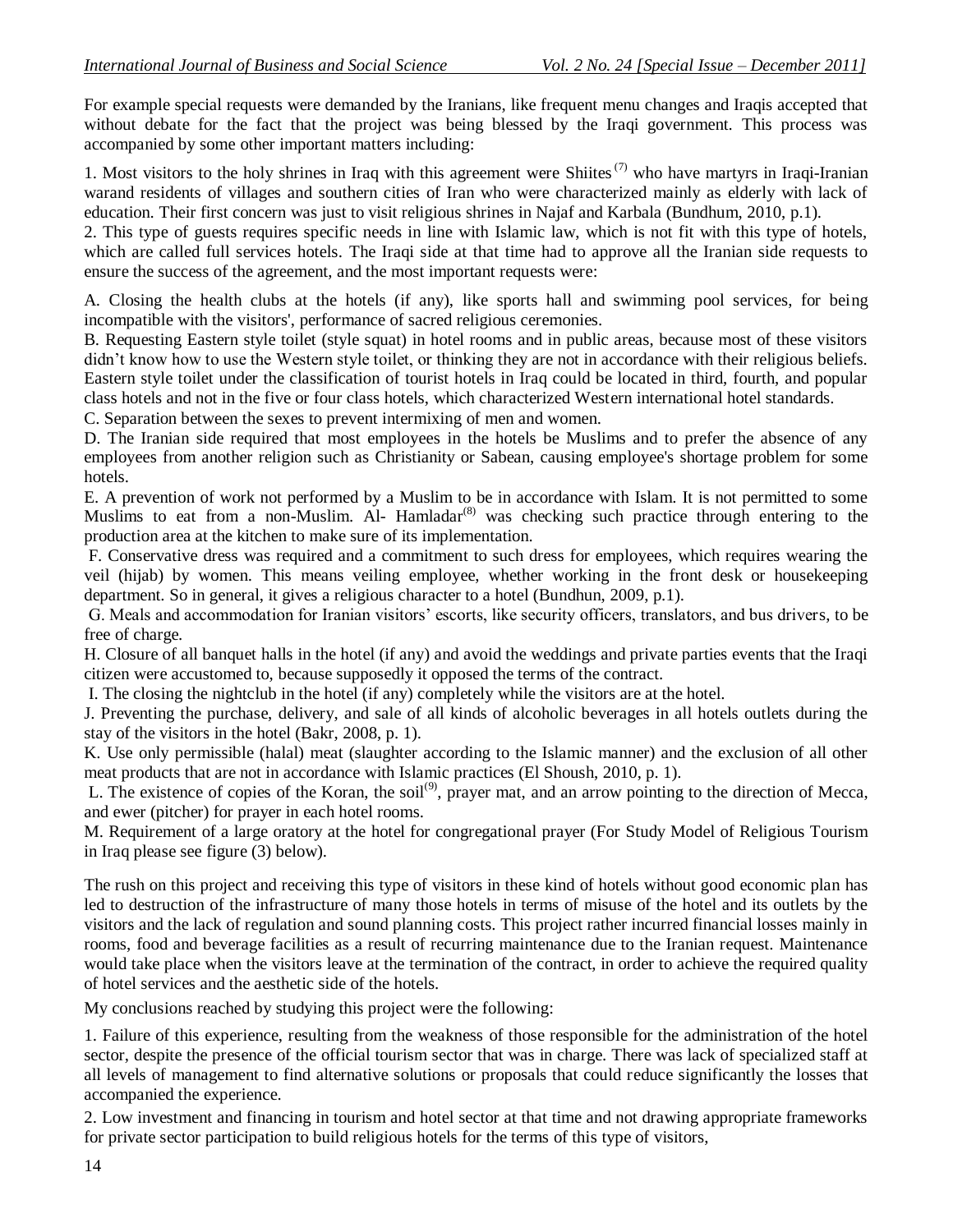as is the case in Saudi Arabia during the pilgrimage season. It was essential to maintain the first class hotels, where the Iraqi government had spent millions of dollars on them. Despite the passage of more than fifteen years of this experience, we have not seen in Baghdad or other provinces this kind of hotels in terms of construction, design and equipment.

3. No stable tourism policies and procedures, resulting from the lack of political and economic stability, as well as the indirect control of the centralization, especially in first class hotels. Most of these hotels were of mixed sector. Tourism Board was the main hidden driver of the hotels and was vetoing the hotels' Board of Directors decisions. There was a lack of decentralization in the management of this mixed sector. The heaviest burden was the problems of operational management that was removed from its duties of tourism planning based on scientific grounds. This practice led to the contraction and the marginalization of the role of the private sector in the development process of tourism and hospitality. There was a lack of awareness and understanding of the importance of tourism, both at the economic, cultural, or civilization level through the present of tourism Board at the top of the pyramid of tourism. It is no doubt that the tourism sector in Iraq also suffered greatly from the instability of tourism policy resulting from the instability of economic policy that did not rely on firm foundations. In addition, there was a decline in economic development at the country level as a result of the impact of wars and economic sanctions, which greatly affected tourism sector in general and hotels in particular.

4. When hotels accepted this kind of religious visitors, it led to the exclusion of all others guest categories, including local, foreign, or conferences guests for security reasons on one hand and for capacity reasons on the other hand. This led to loss of all categories of other guests in addition to loss the frequent guests who was were permanent guest at those hotels, especially in Baghdad, and therefore a loss of diversity in guests who are wanted by successful hotel management. The Tourism Board and hotels managements had forgotten the important advantage of religious tourism as part of tourism in Iraq due to the presence of many tourist attractions in Iraq.

5. Deforming the architecture structure of the excellent and the first class hotels and the striking rise of the maintenance expenses, both in the rooms, floors, or in some outlets of these hotels. Some managements changed bathrooms of some rooms from the standard ones (western toilet) to the Eastern style toilet (style squat), or installed Eastern baths on each floor or outlet, like health club or swimming pool for visitors' use. This process has led to many problems in terms of sewer blockages and the emission of odors in the floors of the hotel, which were incompatible with basic health and safety standards rules in hotel industry.

6. The emergence of the discrimination on basis of gender, race, and religion because of the terms of the Iranian side to separate women from men, whether visitors or workers. They required female employees working on the floors to wear the veil and to prevent any non-Muslim to serve the visitor even in kitchen staff or service. This created a big problem for the managements of these hotels and thus to overcome that they were not calling the non-Muslims workers by their real names in front of visitors but by assumed Islamic names known to the Shiites pilgrims. Other emerging problem in housekeeping department was the refusal of non-Muslims women to wear forced veil.

7. Raising price and cost of the raw materials in the local markets, especially food and beverage raw materials, due to increasing demand for these materials daily by the hotels. Sometimes these products were missed from the market and increased monopoly of these suppliers, despite having contracts with suppliers. At that time, Iraq was going through difficult economic conditions under the sanctions imposed by the United Nations. This has led the hotel management to buy them in high prices or accept alternative substances for them. This had negative on average prices of daily meals for guests (breakfast, lunch, and dinner), with fixed prices provided for meals to Al –Huda Company and the Iranian side hoping that this will be a temporary period. With inefficient accounting system for most of these hotels, they could not calculate accurately the cost of food and beverage.

8. Loss of professionalism emerged at the time in the hospitality profession, especially in the housekeeping and Food and Beverage Department because of visitors' lack of interest in the importance of service, resulting in lack of interest by employees applying hotels standards during the service. This was also due to high work compression. One example was the serving of food and beverage meals to visitors just as it was serviced in schools or military. They service long tables, with average of 20-30 people for each table. The deal was to place food and beverage on the table before visitors entering restaurant's hall. There was no application of the service table standards but were under al-Hahamldar orders or the head of the group.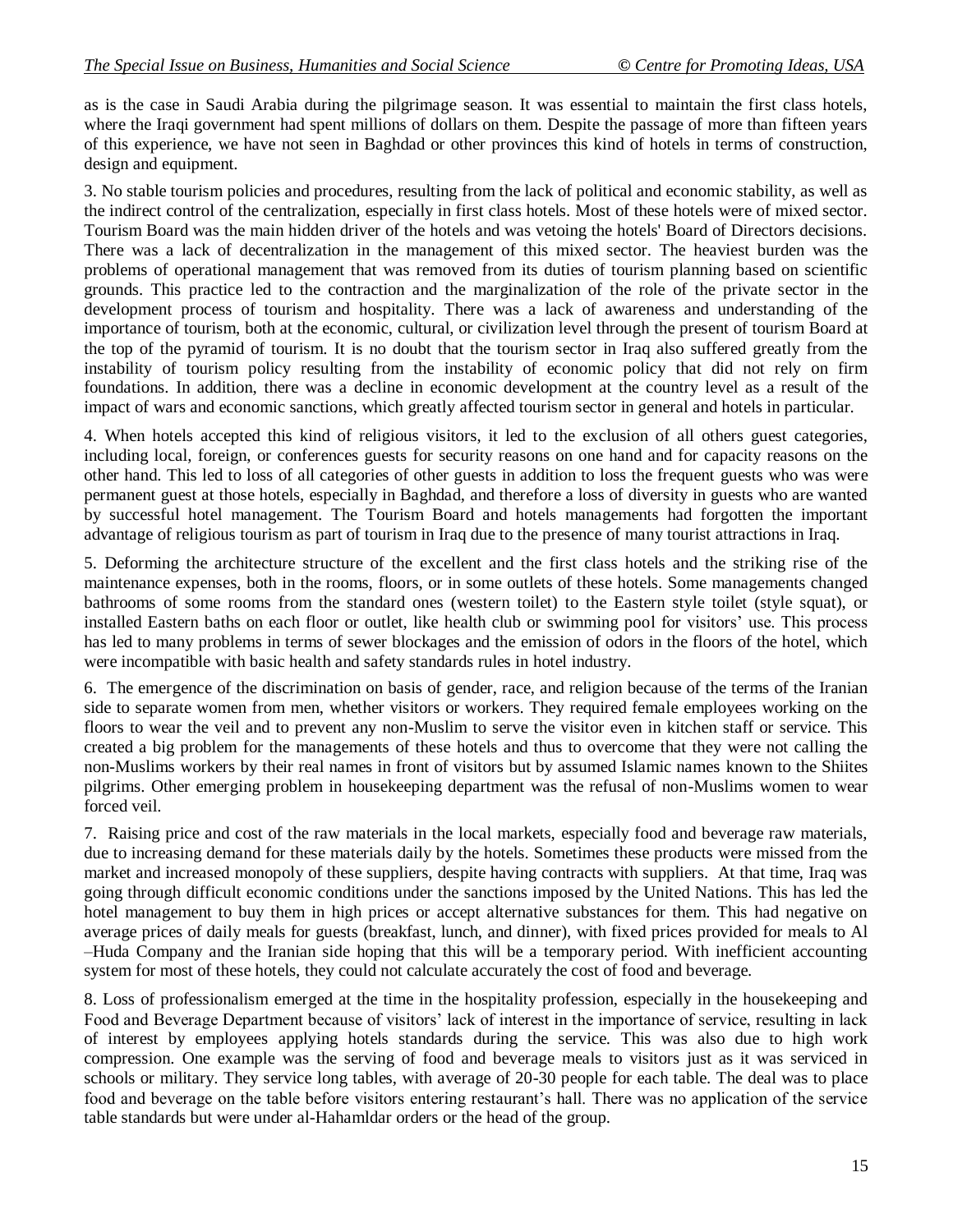9. Increasing significantly the employees' turnover rate at those hotels, as result of work load and work pressure. This has led some employees to seek work at some other hotels that don't serve Iranians groups. This had a incurred negative impact on the hospitality industry in Iraq, where it caused the loss of skilled hotel staff, where some of the skilled staff had received some of their training outside the country. The employees' wages in hotels depend on the basis of the monthly wage (salary). This means that the employees are seeking tips as a source of second income. In the case of Iranian pilgrims, most bills were paid on credit under the agreement. This practice closed the door for employees to receive any second income tips of their service. Most visitors, as previously stated are people with old age category and with specific level of income. Their stay and meals are paid in advance.

10. The human resources departments beard significant additional burdens through the repeated recruitment process to fill in acute shortage in the number of employees, due to employees leaving work in hotels suddenly. Hotels had to hire employees who did not have a require level of training in order to avoid shortage manpower in a timely manner, especially in the food and beverage departments.

11. The hotel management endured astronomical losses due to free rooms and food and beverage service to escorts like security personnel, translators and bus drivers. Under the agreement, an average of five people per bus was to get free service. The price for breakfast was  $(\$ 5)$  per person, while the price of lunch or dinner was  $(\$ 7)$ per person, so the average will be (\$13). The price of accommodation was (\$ 22) per room of two people, which averaged (\$ 45) per person for room and food. By calculating the cost of meals and drink, it means:

- Food (For each Bus):

5 people x 2 meals (daily) x 6 days a week x 4 weeks x 6 months =  $1440$  meals

1440 meals  $x13$  dollars (average) = 18720 dollars

While the housing was free for two people for each bus of 40 passengers, and the calculation is follows: -Rooms (For each Bus):

2 people x 1 bus x 1 room x 6 days a week x 4 weeks x 6 months  $= 144$  rooms

144 room x  $$22.00 = $3168.00$  worth of free rooms.

The outcome: the meals with the residence are as follow:

 $$18720.00 + $3168.00 = $21888.00$ 

This situation continued for a period of six months, which the hotel bear these expenses free of charge to ensure the continuation of these visitors in hotels to ensure a constant daily income, let alone other accompanied hospitality expenses.

12. The closing of bars and preventing the provision of alcoholic beverages during the period of the Iranian visitors had great negative impact on these hotels in terms of revenue, for which a great loss was a result of this closing alcohol sale revenue. All kind of beverages are easily stored and are non-perishable items, unlike food items. The rate of profit in beverages is high in contrast to food. Hospitality standards require accompanying beverage with food in meals.

The closure of recreational outlets in the hotel, like swimming pool or health club to regular guests and visitors, subscription cancelation, and transformation of these hotels from full service hotels to limit service, is disproportionate to its reputation and tourism classification, where they used to be filled with guests in the regular days and holidays.

13. Unfortunately this experiment was considered at the time by some hotels management a great lucrative. Most management was from outside the hotel and tourism sector and valued the magnitude of daily income without regard to the net profit. Some managements achieved higher revenues than others by increasing the number of daily buses ignoring or overlooking the net profit of the rooms or food and drink. The accounting staff of these hotels showed comprehensive general figures without showing proper financial situation of the hotels.

14. It was clear the administrative confusion of the hotels managements in that period. In some cases, there was a decision by the hotel management and another one by Al-Huda Company and Shams al-Sabah Company. At other times, it was clear interference in the hotel policy or failure to meet the visitors' demands properly, which generate a lot of difficulties on the operational and administrative departments, making the hotels managements stands sometimes idle fearing making decisions.

15. The hotel management beard additional burdens beyond the terms of the agreement, costing the hotels management's additional funds that included under complimentary section,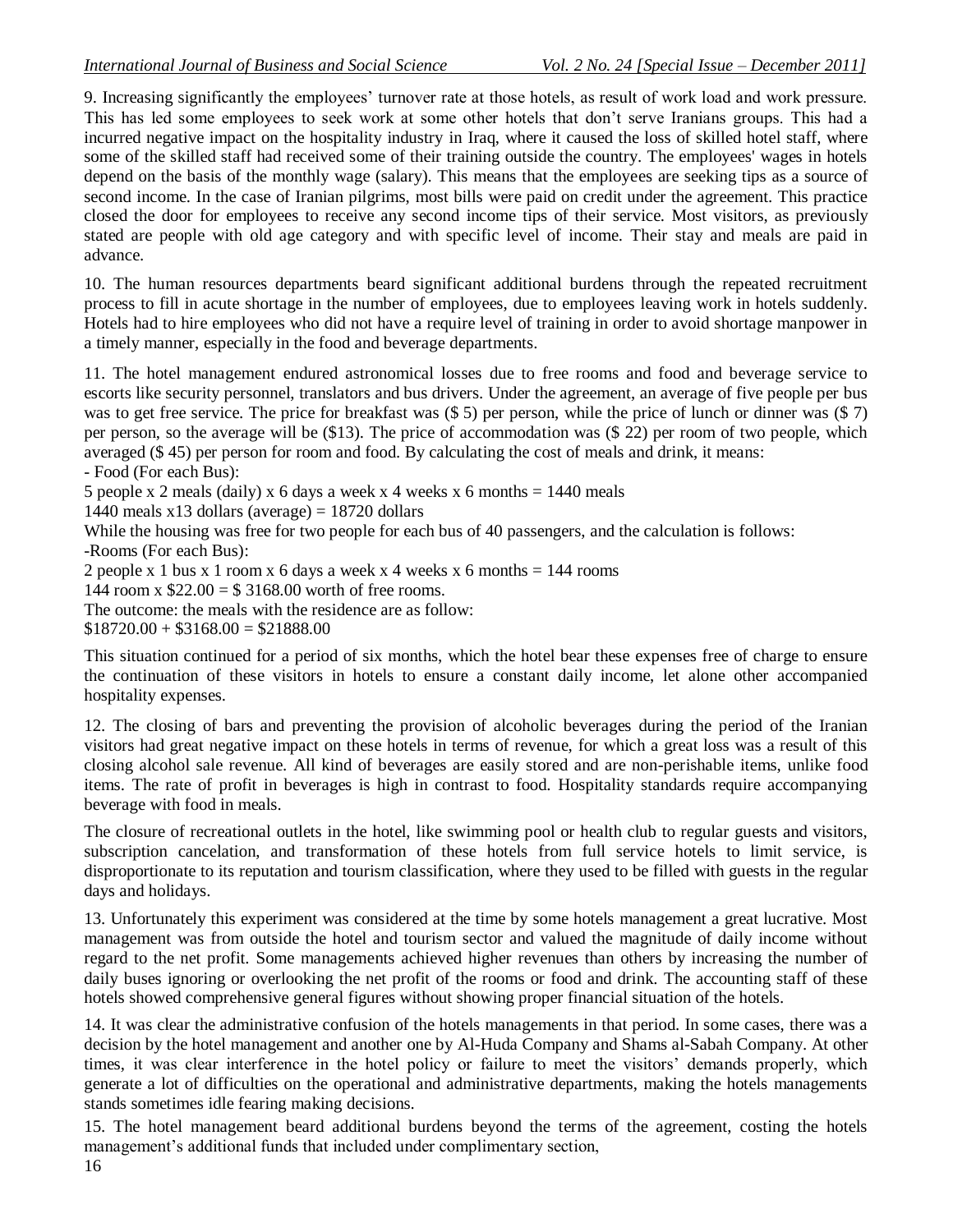For example, sending meals constantly (lunch and dinner) for free to al-Huda company patrol officers<sup>(10)</sup> on daily basis fearing company's procedures or pressure not to pay their financial obligations to the hotels.

16. The nature of the contract and the terms of the agreement it's vague, and there was no copy of the agreement at any hotel management, and no management looked at its terms. It was clear that its provisions were not properly studied and not based on economic feasibility. Its content contains a lot of faults, which was of al-Huda side, which was the biggest beneficiary of this process. This was reflected clearly in terms of room, meals and transportation charges.

17. The exploitation of al-Huda Company of the agreement was from one side through its interference and violation of the paying bills agreement on the pretext of a lack of services or lack of conformity of meals to the menu agreed between the two parties. It unilaterally reduced the amounts of some bills but even writing off some of them, as a way to pressure the managements of those hotels, to acquiescence to the demands of the company, despite the fact that most of these hotels were mixed sector. The state has a share, which reflects the intervention of the state and its security apparatus in all aspects of life, including the tourism sector.

18. Under a security direction, a lot of meetings and conferences in many of those hotels were canceled because they violated with security and the presence of the Iranian pilgrims, which had a negative effect on hotels. These events are a free identifiable tool for the attendees and invited people to introduce them to hotel facilities and services. It is known in the hotel industry that most or part of the hotel outlets are invisible to the eye, and these events are the best way to help attract the largest proportion of society to the hotel and then to identify its services. Therefore, this window had been closed permanently for the society and thus the loss of prospect customers.

19. Most hotels, specially the excellent and first class hotels, adopt hotel chains procedures of the financial indicators system for financial situation and measure it with competitors, especially at peak times. Unfortunately these were not available from the Tourism Board or from the managements of these hotels to have statistics or accurate data for this period of operation. Therefore, it is hard to highlight other negative aspects of the financial indicators for the period. Also, there is a lack of accurate statistics in the Iraqi border for the number of visitor entering Iraq in the period in question, which causes another obstacle for the research.

20. Unilaterally and without any prior notice the agreement was canceled when tensions began between Iraq and the United States, emerging under the pretext of the intransigence of Iraq and the failure to cooperate with the committees of international inspections for weapons of mass destruction and the threatening letters by the U.S. administration and the possibility of military strike against Iraq at any time. Indeed, the decision came from the Iranian side to pull out quickly all Iranian visitors from Iraq. This affected the hotels in terms of low revenue to its lowest level for a long time till the hotels had to recover from the effects of this experience and then the return of some of the hotels' regular guests. There were also great difficulties in re-opening the other outlets like night clubs, health club and swimming pool, etc.

## *Conclusion*

Hotels those are in compliance with Islamic law are the preferred means for religious type of tourism. It is important to pay well attention to Iraq's religious tourism, especially in the Shiite Islamic holy cities of Karbala and Najaf. We are witnessing a growing demand for such type of tourism and its infrastructure of hotels services. Religious tourism is a new market in the growing of international tourism, where thousands of Muslims travel overseas to perform religious norms and customs. The problem faced by the management of the Iraqi hotels had to be overcome in order to have a successful tourism business. The Iraqi-Iranian 1996-1998 experience had to be taken into account in order to learn from it and have a successful modern religious tourism. Iraq is the right place for such tourism because of its ancient history, modern Islamic culture and its geographical location. It has a potential of tourism growth in conjunction with its new policies based on free market economy.

### **End Notes**

 $<sup>(1)</sup>$ Shrine or a tomb: the tomb or the part that makes the middle of the grave is the graves of holy shrine infallibles and the saints, like</sup> Zainab , or Abulfazl Abbas or Imam Husain of Shiite.

<sup>&</sup>lt;sup>(2)</sup>Religious tourism: It is a type of tourism of visiting sites and shrines for religious purpose. It is called dry tourism (Sinclair, 2010, p.1), or Halal tourism (Grzeslik, 2010, p.1). This Concept was developed in accordance with the services and facilities offered to Muslim tourists in terms of food, prayer times, the purpose of the visit, etc.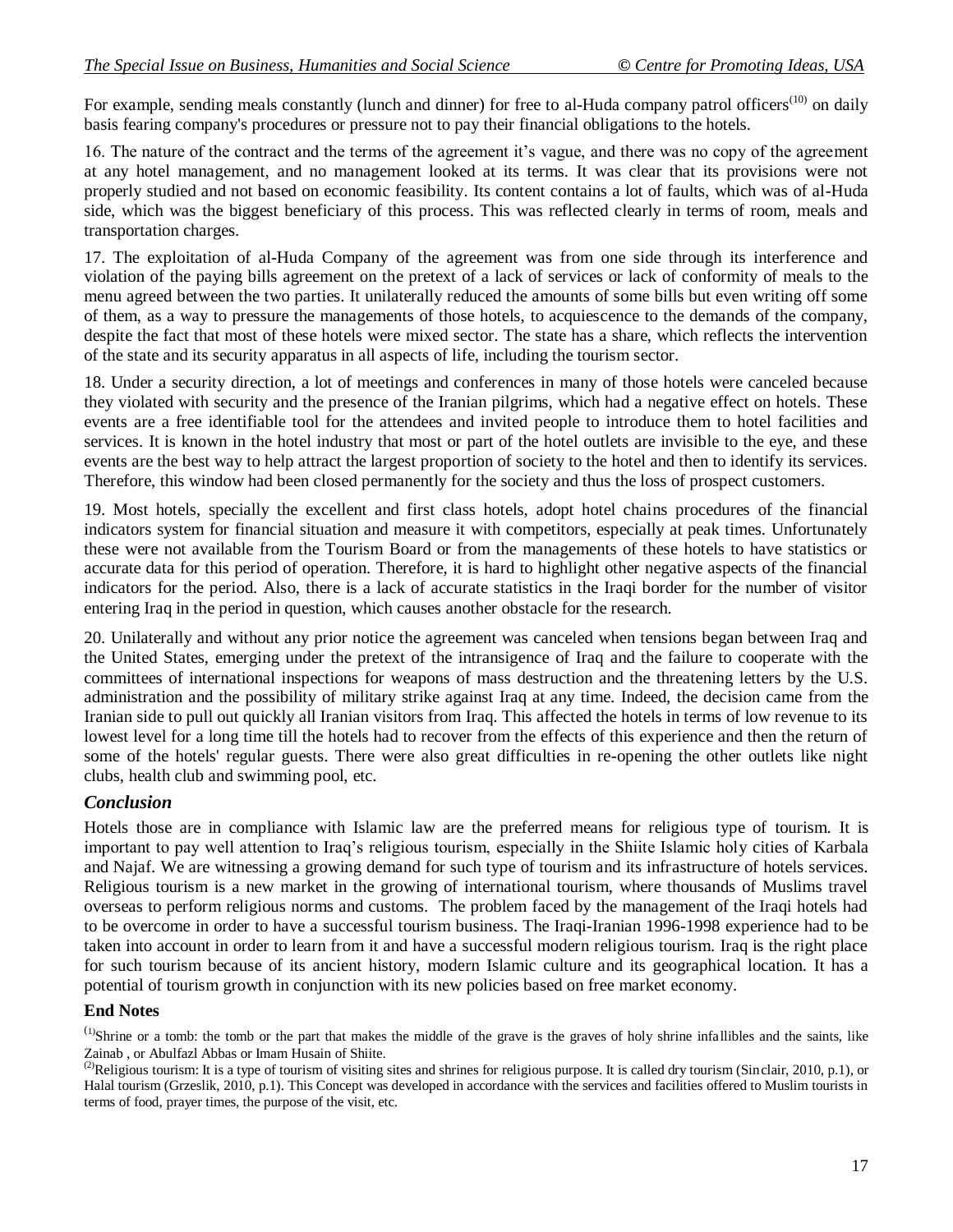<sup>(3)</sup>Hotel: a building with different in terms of size and services provided from hotel to hotel, and offers accommodation and food and beverage service primarily, in addition to other services such as laundry, health club, business services and other services (Hayes &Ninemeier, 2004, p.2). I see that the hotel is an economic project that provides details based on its ranking and represents the city's best image and interacts with the outside world. Hotels classified under the world-class varies from one country to another and they fall into five categories, the five-star hotels, the four-star hotels, the three star hotels, the two star hotels, and the one-star hotels.

<sup>(4)</sup>Iraq/Iran Tourism religious agreement: It is an agreement signed between the Iraqi side represented by al-Huda Company for religious tourism, which was affiliated with the Iraqi Intelligence Services at that time as a government sector and the Iranian side representing Shams al-Sabah Company and was also a government sector, to bring Iranian pilgrims to visit the thresholds holy sites in Iraq, particularly al-Najaf and Karbala, for the period of 1996 to 1998. This agreement lasted only for six months and was canceled by Iran.

<sup>(5)</sup>Iranian visitors: visitors entering Iraq from Iran to perform rituals and religious ceremonies and pilgrims are Shiite Muslims. This type of tourist group was in accordance with an agreement signed with Iran in 1996 during the reign of the Iraqi president Saddam Hussein as the first goodwill gesture to improve relations with Iran after its war with Iraq, which lasted eight years. These were agreement with political significance more than being of a religious nature. This move was a gesture to facilitate the visit of Iranian pilgrims to Shiite shrines in Iraq with financial support from the Iranian government.

<sup>(6)</sup>Part of the sources of these figures are from the Tourism Board and the other part is from the memory of the researcher being a contemporary of the period where he worked as a member of board of directors of Baghdad Hotel and Director of the Foods and Beverage Department of it.

 $\sigma$ Shiites community: It is a community that follows the Shiite sect and follows Ali mores, the cousin of the Prophet Muhammad. It is the second largest group in Islam with 10-20% in the Muslim world. It is found primarily in Iran, Iraq, Bahrain, and Lebanon (Kittler &Sucher, 2008, pp.96-98). A desideratum of every individual Shiite is to visit al-Najaf to complete the Pilgrimage. The Shiite Iranians look at these shrines in a sanctity look.

(8)Al-Hamldar: an ancient word that might came from Persian language which affected the local dialects in the Gulf region, like other words that have become part of it. A word al-Hamldar is person responsible for the management of the campaign to Hajj and the management of its affairs. The religious advisor of the campaign is called the teacher and often called Sheikh, Al-Mutawa, or (Al-Saed) (Al-Shams, 2008, p.1).

<sup>(9)</sup>The Soil (al-Turba): It is the soil used in the Shiite prayer. It is a sample from the dust of holy Karbala, prostrate in prayer and called the (Al-Turba Al-Husseiniya), where they consider it a complements of prayer as stated in many of their sacred books in the statement of virtue and the necessity of prostrating on this soil.

<sup>(10)</sup>Patrol officers: They are the employees who were working at the headquarters of al-Huda Company for late hours to regulate visitor's matters and create hotels invoices, contracts, and transport contracts, etc.

#### **References**

Al-Shamsm, Tawfeq M, (2011), Hamladar. *akfupm.edu.sa*. Retrieved from

http://staff.kfupm.edu.sa/FPA/tawfeq/Software/ Hamladar/Hamladar.htm.

- Bakr, Amena, (2008). Sharia Compliant Hotel Plans, *The National*, Retrieved from http://www.thenational.ae/business/travel-tourism/sharia-compliant-hotel-plans
- Bundhun, Rebecca, (2010). Iraqi City's Religious Tourism Set to Grow*, The National*, Retrieved from http://www.thenational.ae/business/travel-tourism/iraqi-citys-religious-tourism-set-to-grow
- Bundhun, Rebecca, (2010). Hotels Aim to Reflect Islamic Culture, *The National*, Retrieved from
- http://www.thenational.ae/business/travel-tourism/hotels-aim-to-reflect-islamic-culture Bundhun, Rebecca, (2009). Sharia Principles Cushion Hotel from downturn, *The National*,
- Retrieved from http://www.thenational.ae/business/travel-tourism/sharia-principles-cushion-hotel-from-downturn

Birchall, Louise, (2009). Laying Down Sharia Law, *HoteliermiddleEast.com*. Retrieved from http://www.hoteliermiddleeast.com/5750-laying-down-sharia-law/

El Shoush, Maey. (2010). Halal Tourism Is Booming for Hotels As Eid Nears, *The National*,

Retrieved from<http://www.thenational.ae/news/uae-news/halal-tourism-is-booming-for-hotels-as-eid-nears>

- Hayes, David K. and Ninemeier, Jack D. (2002). *Hotel Operations Management*. (1st ed). Upper Saddle River, New Jersey: Pearson Prentice Hall.
- Kittler, Pamela goyan and Sucher, Kathryn P. (2008). *Food and Culture*. (5th ed). Belmont, CA: Thomson Wadsworth.
- Sinclair, Harriet, (2010). Dry Hotels Capitalize On 'Growing' Muslim Market, *HoteliermiddleEast.com*. Retrieved from http://www.hoteliermiddleeast.com/9004-dry-hotels-capitalise-ongrowing-muslim-market/
- Walker, John R. (2004). *Introduction to Hospitality Management*. (1st ed). Upper Saddle River, New Jersey, Pearson Prentice Hall.
- Walker, John R. (2007). *Introduction to Hospitality Management*, (2nd ed).Upper Saddle River, New Jersey, Pearson Prentice Hall.

#### Other Sources:

- 1- *Baghdad Hotel*, Accounting Department, Baghdad, Iraq.
- 2*- Tourism Board*, Information, Baghdad, Iraq.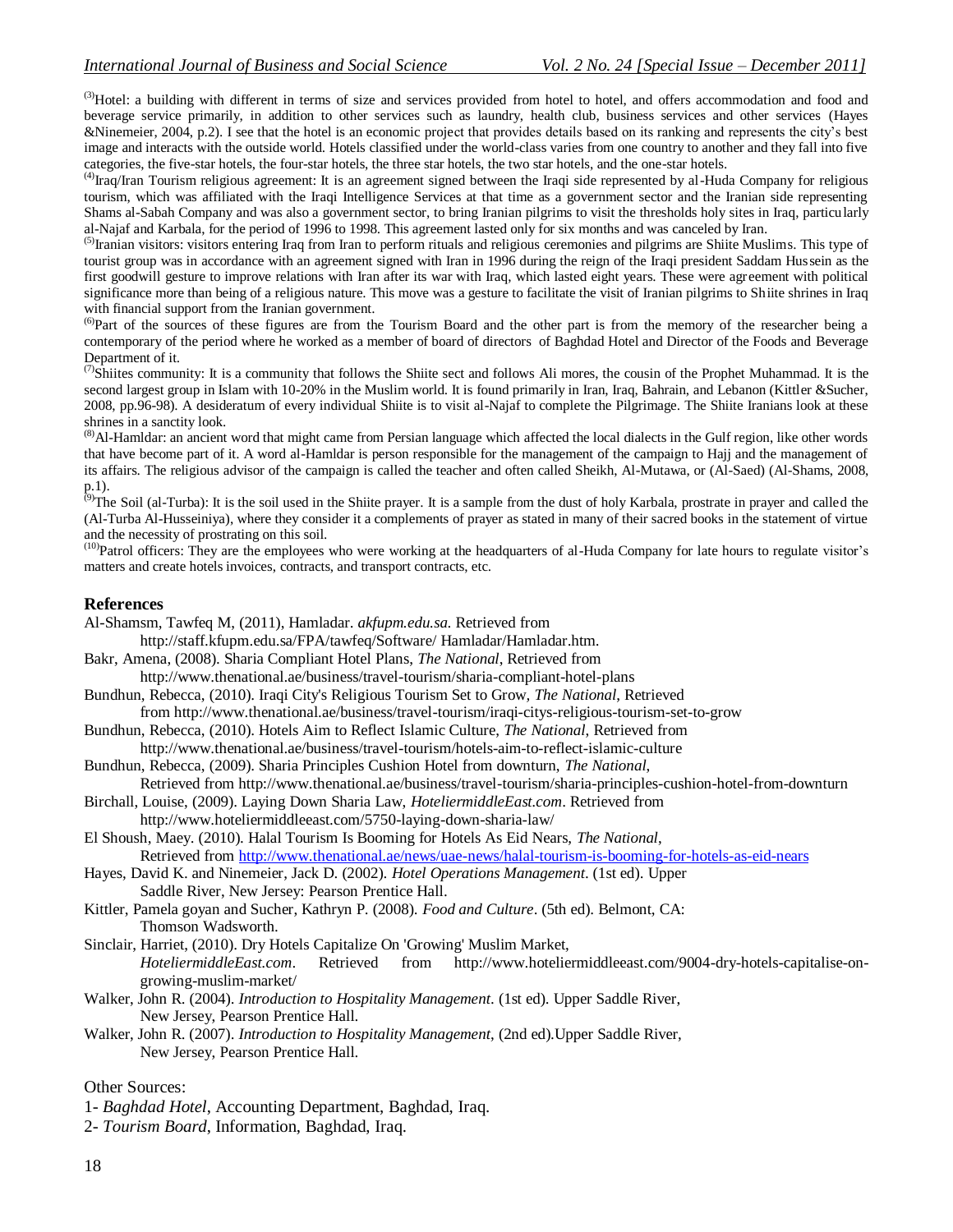| $\overline{\text{No}}$ | The name of the religious site                               | <b>Region</b>         |
|------------------------|--------------------------------------------------------------|-----------------------|
| $\mathbf{1}$           | The shrine of Imam Ali ibnAbiTalib                           | Najaf                 |
| $\overline{2}$         | Holy shrine of Imam ZainalAbidin                             | Najaf                 |
| $\overline{3}$         | The shrine of the prophets of God (HUD) and (Saleh)          | Najaf                 |
| $\overline{4}$         | Holy shrine of Imam Al-Mahdi                                 | Najaf                 |
| $\overline{5}$         | Holy shrine of KamilibnZiyad                                 | Najaf                 |
| $\overline{6}$         | Alhananp mosque (the subject of Ras Al-Hussein               | Najaf                 |
| $\overline{7}$         | Al-Kufa mosque                                               | Najaf                 |
| $\overline{8}$         | The shrine of Muslim bin Ageel                               | Najaf                 |
| $\overline{9}$         | The shrine of Hani bin Arwa                                  | Najaf                 |
| 10                     | The shrine of the Mokhtar Al- Thaqafi                        | Najaf                 |
| 11                     | The shrine of Prophet Adam                                   | Najaf                 |
| 12                     | The place of Prophet Noah                                    | Najaf                 |
| $\overline{13}$        | The place of Prophet Ibrahim                                 | Najaf                 |
| 14                     | The Place of the angel Gabriel                               | Najaf                 |
| 15                     | Bench of the judiciary (in the mosque of Kufa)               | Najaf                 |
| 16                     | House basin (in the mosque of Kufa)                          | Najaf                 |
| 17                     | Temple of the martyrdom of Imam Ali in Kufa mosque           | Najaf                 |
| $\overline{18}$        | Enlighten the flood (in the mosque of Kufa)                  | Najaf                 |
| 19                     | <b>Mosque Easy</b>                                           | Najaf                 |
| 20                     | Mosque Sasap bin Souhan                                      | Najaf                 |
| 21                     | Mosque Zaid bin Souhan                                       | Najaf                 |
| $\overline{22}$        | Maitham Al-Tamar shrine                                      | Najaf                 |
| 23                     | The house of Imam Ali                                        | Najaf                 |
| 24                     | The shrine of Imam Al- Hussein                               | Karbala               |
| 25                     | The shrine of Imam Al- Abbas                                 | Karbala               |
| $\overline{26}$        | The shrine of the martyrs of Karbala                         | Karbala               |
| 27                     | The shrine of Habib Ben Mothaher                             | Karbala               |
| 28                     | The shrine of Imam Ibrahim bin Kadhim                        | Karbala               |
| $\overline{29}$        | The Shrine of the Al-Hour Bin Yazid Al-Riahi                 | Karbala               |
| $\overline{30}$        | Aoun shrine                                                  | $\overline{K}$ arbala |
| 31                     | Camp site of Imam Al-Hussein                                 | Karbala               |
| 32                     | ZainabiyyaHill                                               | Karbala               |
| 33                     | The shrine of Muslim bin Aqeel children (Mohammad & Ibrahim) | Karbala               |
| 34                     | The shrine of al-Qasim bin Hassan (a.s.)                     | Karbala               |

Table (1) shows the most important religious shrines in Najaf and Karbala frequently visited by Shiite pilgrims Source: Tourism Board of Iraq

| NO.            | <b>Hotel Name</b>          | No. of Rooms | Class              | <b>Stars</b> |
|----------------|----------------------------|--------------|--------------------|--------------|
|                | Ishtar Sheraton Hotel      | 380          | Excellent          |              |
| 2              | Palestine Meridian Hotel   | 420          | Excellent          |              |
| 3              | Babylon Oberoi Hotel       | 291          | <b>First Class</b> |              |
| $\overline{4}$ | <b>Baghdad Hotel</b>       | 160          | <b>First Class</b> |              |
| 5              | Al-Sadeer Novatel Hotel    | 280          | <b>First Class</b> |              |
| -6             | Burj Al-Hayat Hotel        | 100          | <b>First Class</b> |              |
|                | Ekal Hotel                 | 49           | <b>First Class</b> |              |
| 8              | Al-Farabi Hotel            | 80           | <b>First Class</b> |              |
| 9              | <b>Baghdad Tower Hotel</b> | 114          | <b>First Class</b> |              |

Figure (2) illustrates the most important excellent and first class hotels in Baghdad that received this type of visitors:

Source: Prepared by the researcher being a contemporary of the Iraq / Irantourism religious agreement  $^{(6)}$ .